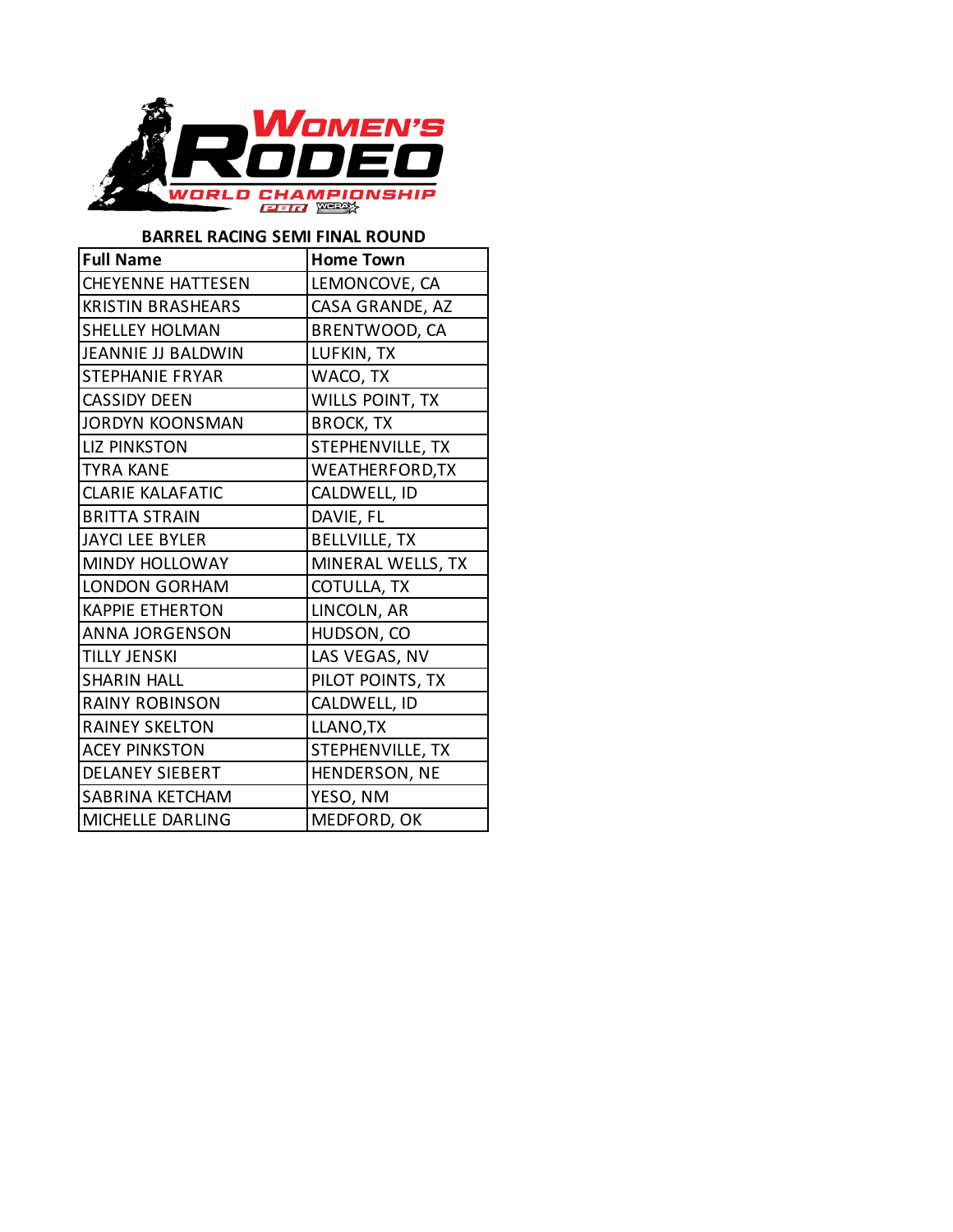| Round 1<br>Competition<br>Order | <b>WCRA</b><br><b>Points</b> | Contestant                | Round 1<br><b>Time</b> | <b>AA Pts</b> | $1 - 4$<br>D            | 6/6/4/4<br><b>Place</b>    |
|---------------------------------|------------------------------|---------------------------|------------------------|---------------|-------------------------|----------------------------|
| Round 1<br>Competition<br>Order | <b>WCRA</b><br><b>Points</b> | Contestant                | Round 1<br><b>Time</b> | <b>AA Pts</b> | $1 - 4$<br>D            | 6/6/4/4<br><b>Place</b>    |
| 11                              | 4370.75                      | <b>LONDON GORHAM</b>      | 15.264                 | 200           | 1                       | 1                          |
| 51                              | 1231.25                      | <b>STEPHANIE FRYAR</b>    | 15.364                 | 150           | $\mathbf{1}$            | $\overline{2}$             |
| 42                              | 522.75                       | <b>BRITTA STRAIN</b>      | 15.365                 | 120           | $\mathbf{1}$            | 3                          |
| 57                              | 537.25                       | SABRINA KETCHAM           | 15.479                 | 108           | $\mathbf{1}$            | $\overline{4}$             |
| 41                              | 2034.25                      | MICHELLE DARLING          | 15.542                 | 97            | $\mathbf{1}$            | 5                          |
| 49                              | 233.75                       | <b>DELANEY SIEBERT</b>    | 15.566                 | 83            | 1                       | 6/6                        |
| 61                              |                              | 1160 ACEY PINKSTON        | 15.566                 | 83            | 1                       | 6/6                        |
| $\overline{2}$                  | 677                          | <b>RAINEY SKELTON</b>     | 15.586                 | 71            |                         |                            |
| 43                              |                              | 345.5 TYRA KANE           | 15.588                 | 64            |                         |                            |
| 20                              | 153.25                       | <b>CLAIRE KALAFATIC</b>   | 15.601                 | 57.5          |                         |                            |
| 44                              |                              | 264 JAYCI LEE BYLER       | 15.611                 | 52.5          |                         |                            |
| 58                              |                              | 403.5 SHELLEY HOLMAN      | 15.626                 | 47            |                         |                            |
| $6\phantom{1}$                  |                              | 1911 LORIE DIODOSIO       | 15.691                 | 42            |                         |                            |
| 39                              |                              | 338 JORDYN KOONSMAN       | 15.700                 | 37            |                         |                            |
| 46                              |                              | 824.25 JEANNIE JJ BALDWIN | 15.712                 | 29            |                         |                            |
| 17                              |                              | 702.75 LIZ PINKSTON       | 15.712                 | 29            |                         |                            |
| 16                              |                              | 1859.75 ANNA JORGENSON    | 15.718                 | 21.5          |                         |                            |
| $\overline{1}$                  |                              | 6994.5 HALLIE HANSSEN     | 15.726                 | 16.5          |                         |                            |
| 13                              | 392.75                       | <b>SADIE WOLAVER</b>      | 15.738                 | 11            |                         |                            |
| 55                              |                              | 60 CHEYANNE TANNERY       | 15.772                 | 6             | $\overline{\mathbf{c}}$ | $\mathbf{1}$               |
| 36                              |                              | 831.75 KATHY PIMENTEL     | 15.779                 |               | $\overline{2}$          | $\overline{c}$             |
| 47                              |                              | 590.75 TANYA JONES        | 15.842                 |               | $\overline{2}$          | $\mathbf{3}$               |
| 5                               |                              | 200.25 EMILEE PAULEY      | 15.890                 |               | $\overline{2}$          | 4                          |
| $\overline{9}$                  |                              | 248 TAMI SEMAS            | 15.896                 |               | $\overline{2}$          | $\,$ 5 $\,$                |
| 52                              |                              | 522 MINDY GOEMMER         | 15.901                 |               | $\overline{2}$          | $\,6\,$                    |
| $\overline{4}$                  |                              | 400.75 KAPPIE ETHERTON    | 15.914                 |               |                         |                            |
| 59                              |                              | 217 MAKENNA SHOOK         | 15.957                 |               |                         |                            |
| 32                              |                              | 529 ALANNA SING           | 15.973                 |               |                         |                            |
| 38                              |                              | 435 CHELSIE STODGHILL     | 15.989                 |               |                         |                            |
| 26                              |                              | 1126.25 TILLY JENSKI      | 16.032                 |               |                         |                            |
| 22                              |                              | 595.5 ALEX SIMPSON        | 16.033                 |               |                         |                            |
| 30                              |                              | 120 JENNIFER KALAFATIC    | 16.036                 |               |                         |                            |
| 29                              |                              | 400 MINDY HOLLOWAY        | 16.058                 |               |                         |                            |
| 60                              |                              | 39 DEE DEE JORDAN         | 16.081                 |               |                         |                            |
| 54                              |                              | 219.5 KRISTIN BRASHEARS   |                        |               |                         |                            |
| 48                              |                              | 415.75 LEXI BURGESS       | 16.097                 |               |                         |                            |
| 35                              |                              | 106 TERESA BOWEN          | 16.106                 |               |                         |                            |
| 33                              |                              | 350 CASSIDY DEEN          | 16.152<br>16.299       |               | 3                       |                            |
| 28                              |                              | 437.25 GINA HALL          | 16.321                 |               | 3                       | $\mathbf 1$<br>$\mathbf 2$ |
| 50                              |                              | 73.75 KAITLYN TORRES      | 16.407                 |               | 3                       | $\mathbf{3}$               |
| 65                              |                              | 16.25 MARYANN MILLER      | 16.469                 |               | 3                       |                            |
| 10                              |                              | 177.5 CINDY WELLING       | 16.614                 |               |                         | 4                          |
| 56                              |                              | 700.5 AVA GARCIA          | 16.720                 |               |                         |                            |
| 64                              |                              | 217 KAREN RAYE GOE        | 16.883                 |               |                         |                            |
| 40                              |                              | 100.75 RAINY ROBINSON     |                        |               | 4                       | $\mathbf{1}$               |
| 14                              |                              | 400 CHEYENNE HATTESEN     | 18.130                 |               | 4                       | $\overline{\mathbf{c}}$    |
| 23                              |                              | 353 AMBERLEY SNYDER       | 20.575                 |               | 4                       | $\mathfrak{S}$             |
|                                 |                              |                           | 20.722                 |               | 4                       | 4                          |
| 34                              |                              | <b>397.75 LAURA MOTE</b>  | 20.743                 |               |                         |                            |
| 62                              |                              | 503 GRACIE MITCHELL       | 20.894                 |               |                         |                            |
| 24                              |                              | 400 TONIA FORSBERG        | 21.031                 |               |                         |                            |
| 45                              |                              | 75.5 WINTER GUESMAN       | 21.065                 |               |                         |                            |
| 8                               |                              | 489.75 BILLIE REEVES      | 21.066                 |               |                         |                            |
| 18                              |                              | 440.25 ASHLEY LAWSON      | 21.115                 |               |                         |                            |
| 19                              |                              | 197.75 CHRISTY HEFLEY     | 21.633                 |               |                         |                            |
| 15                              |                              | 176.75 MARIAH EARLES      | 21.879                 |               |                         |                            |
| $\overline{7}$                  |                              | 753.5 SISSY WINN          | 25.635                 |               |                         |                            |